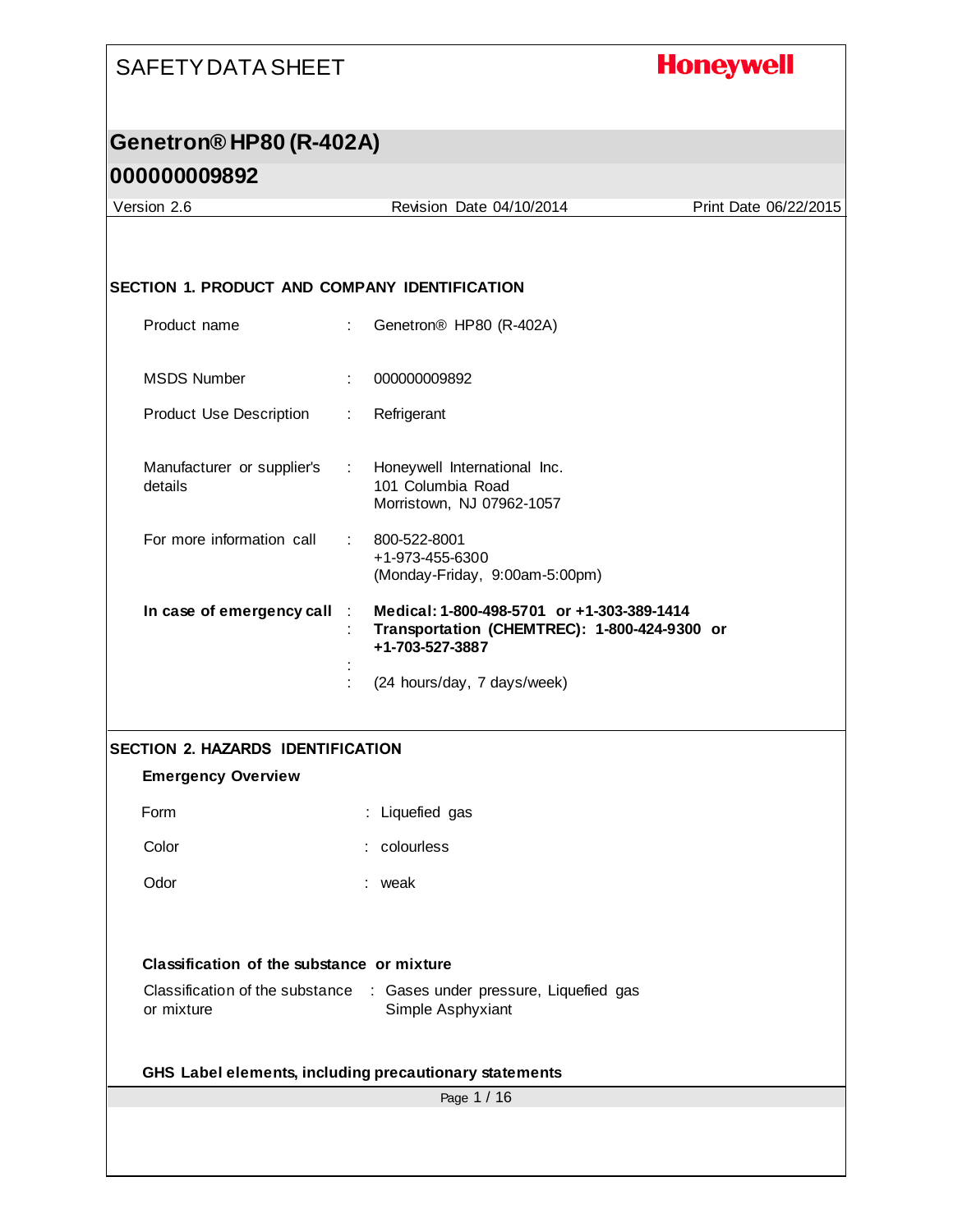# SAFETY DATA SHEET **Honeywell Genetron® HP80 (R-402A) 000000009892** Version 2.6 Revision Date 04/10/2014 Print Date 06/22/2015 Symbol(s) Signal word : Warning Hazard statements : Contains gas under pressure; may explode if heated. May displace oxygen and cause rapid suffocation. Precautionary statements : **Prevention:**  Use personal protective equipment as required. **Storage:**  Protect from sunlight. Store in a well-ventilated place. Hazards not otherwise : May cause eye and skin irritation. classified May cause frostbite. May cause cardiac arrhythmia.

**Carcinogenicity**

No component of this product present at levels greater than or equal to 0.1% is identified as a known or anticipated carcinogen by NTP, IARC, or OSHA.

#### **SECTION 3. COMPOSITION/INFORMATION ON INGREDIENTS**

| Chemical nature       | : Mixture   |          |                 |
|-----------------------|-------------|----------|-----------------|
| <b>Chemical Name</b>  |             | CAS-No.  | Concentration   |
| Pentafluoroethane     |             | 354-33-6 | 58.00 - 62.00 % |
| Chlorodifluoromethane |             | 75-45-6  | 36.00 - 40.00 % |
| Propane               |             | 74-98-6  | $1.00 - 2.00 %$ |
|                       |             |          |                 |
|                       | Page 2 / 16 |          |                 |
|                       |             |          |                 |
|                       |             |          |                 |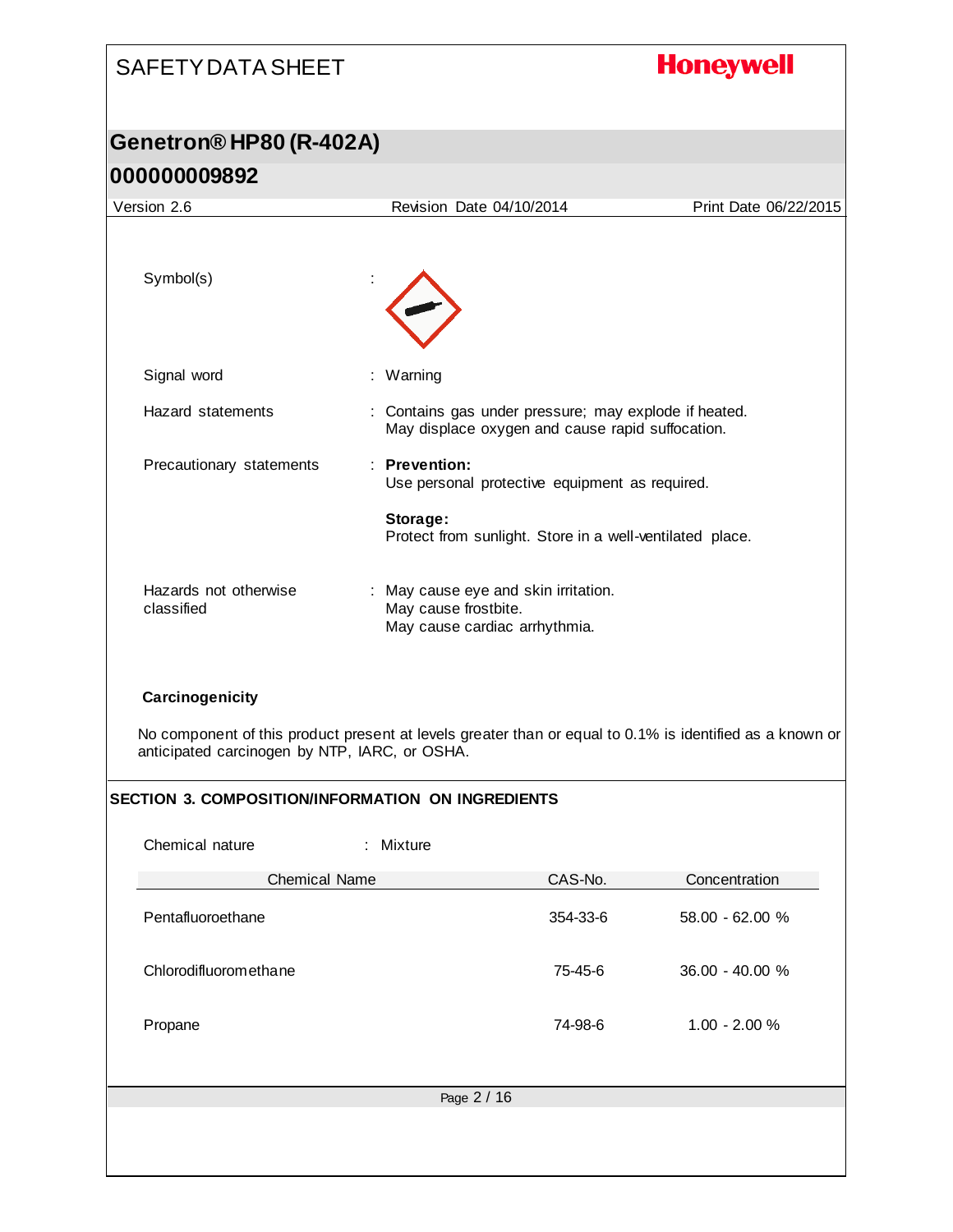### **Honeywell** SAFETY DATA SHEET **Genetron® HP80 (R-402A) 000000009892** Version 2.6 Revision Date 04/10/2014 Print Date 06/22/2015 **SECTION 4. FIRST AID MEASURES** Inhalation : Move to fresh air. If breathing is irregular or stopped, administer artificial respiration. Use oxygen as required, provided a qualified operator is present. Call a physician. Do not give drugs from adrenaline-ephedrine group. Skin contact : After contact with skin, wash immediately with plenty of water. If there is evidence of frostbite, bathe (do not rub) with lukewarm (not hot) water. If water is not available, cover with a clean, soft cloth or similar covering. If symptoms persist, call a physician. Eye contact **Exercise :** Rinse immediately with plenty of water, also under the eyelids, for at least 15 minutes. In case of frostbite water should be lukewarm, not hot. If symptoms persist, call a physician. Ingestion : Unlikely route of exposure. As this product is a gas, refer to the inhalation section. Do not induce vomiting without medical advice. Call a physician immediately. **Notes to physician** Treatment : Because of the possible disturbances of cardiac rhythm, catecholamine drugs, such as epinephrine, should be used with special caution and only in situations of emergency life support. Treatment of overexposure should be directed at the control of symptoms and the clinical conditions. Treat frost-bitten areas as needed. **SECTION 5. FIREFIGHTING MEASURES** Suitable extinguishing media : The product is not flammable. ASHRAE 34 Use water spray, alcohol-resistant foam, dry chemical or carbon dioxide. Use extinguishing measures that are appropriate to local circumstances and the surrounding environment. Specific hazards during : Contents under pressure. This product is not flammable at ambient temperatures and firefighting Page 3 / 16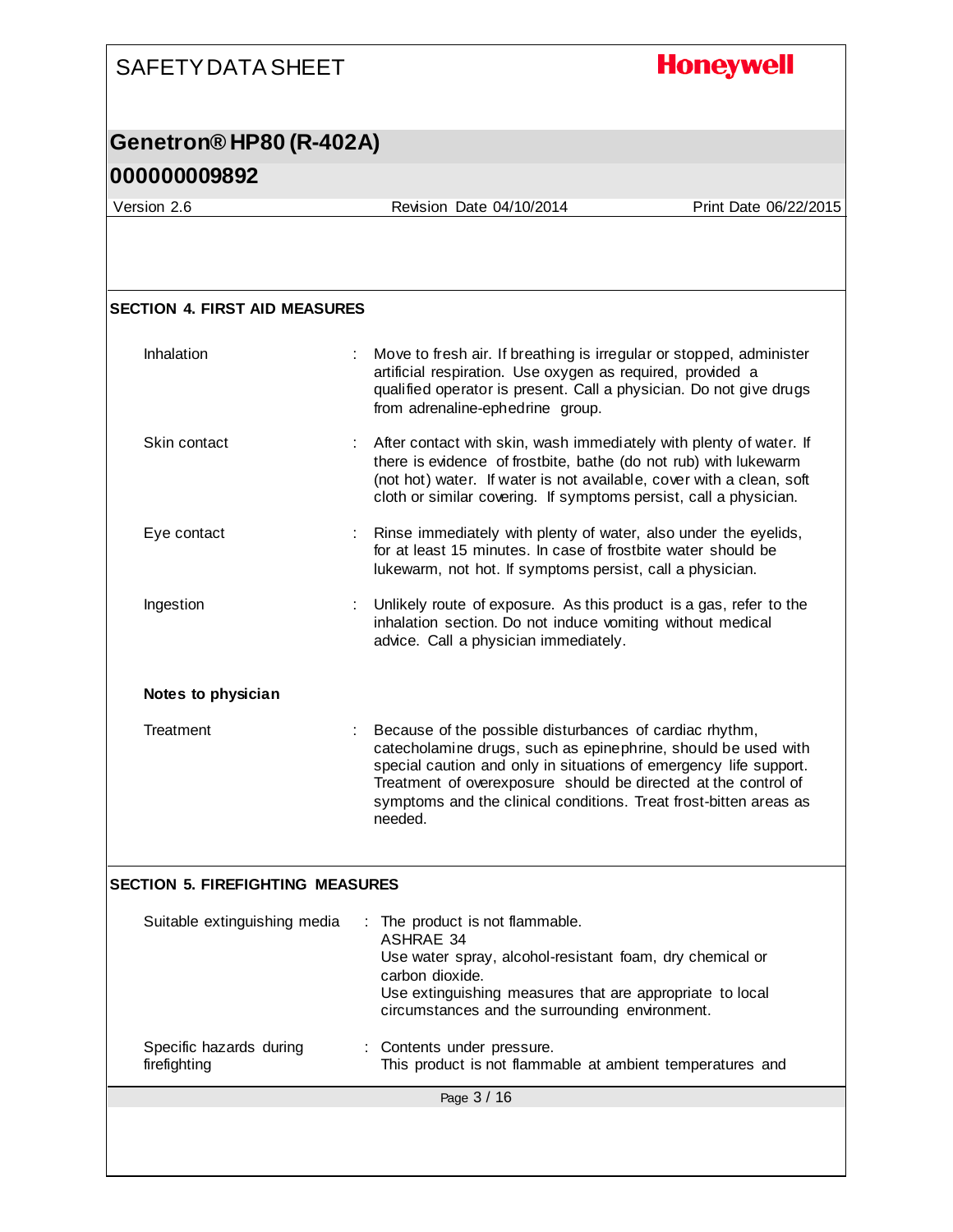## **Honeywell**

| Version 2.6                                   | Revision Date 04/10/2014                                                                | Print Date 06/22/2015 |
|-----------------------------------------------|-----------------------------------------------------------------------------------------|-----------------------|
|                                               |                                                                                         |                       |
|                                               | atmospheric pressure.                                                                   |                       |
|                                               | However, this material can ignite when mixed with air under                             |                       |
|                                               | pressure and exposed to strong ignition sources.                                        |                       |
|                                               | Container may rupture on heating.                                                       |                       |
|                                               | Cool closed containers exposed to fire with water spray.                                |                       |
|                                               | Do not allow run-off from fire fighting to enter drains or water                        |                       |
|                                               | courses.<br>Vapours are heavier than air and can cause suffocation by                   |                       |
|                                               | reducing oxygen available for breathing.                                                |                       |
|                                               | In case of fire hazardous decomposition products may be                                 |                       |
|                                               | produced such as:                                                                       |                       |
|                                               | Gaseous hydrogen chloride (HCI).                                                        |                       |
|                                               | Hydrogen fluoride                                                                       |                       |
|                                               | Carbon monoxide<br>Carbon dioxide (CO2)                                                 |                       |
|                                               | Carbonyl halides                                                                        |                       |
|                                               |                                                                                         |                       |
| Special protective equipment                  | In the event of fire and/or explosion do not breathe fumes.                             |                       |
| for firefighters                              | Wear self-contained breathing apparatus and protective suit.                            |                       |
|                                               | No unprotected exposed skin areas.                                                      |                       |
| <b>SECTION 6. ACCIDENTAL RELEASE MEASURES</b> |                                                                                         |                       |
| Personal precautions                          | Immediately evacuate personnel to safe areas.                                           |                       |
|                                               | Keep people away from and upwind of spill/leak.                                         |                       |
|                                               | Wear personal protective equipment. Unprotected persons                                 |                       |
|                                               | must be kept away.<br>Remove all sources of ignition.                                   |                       |
|                                               | Avoid skin contact with leaking liquid (danger of frostbite).                           |                       |
|                                               | Ventilate the area.                                                                     |                       |
|                                               | After release, disperses into the air.                                                  |                       |
|                                               | Vapours are heavier than air and can cause suffocation by                               |                       |
|                                               | reducing oxygen available for breathing.<br>Avoid accumulation of vapours in low areas. |                       |
|                                               | Unprotected personnel should not return until air has been                              |                       |
|                                               | tested and determined safe.                                                             |                       |
|                                               | Ensure that the oxygen content is $>= 19.5\%$ .                                         |                       |
| Environmental precautions                     | Prevent further leakage or spillage if safe to do so.                                   |                       |
|                                               | The product evapourates readily.                                                        |                       |
|                                               | Page 4 / 16                                                                             |                       |
|                                               |                                                                                         |                       |
|                                               |                                                                                         |                       |
|                                               |                                                                                         |                       |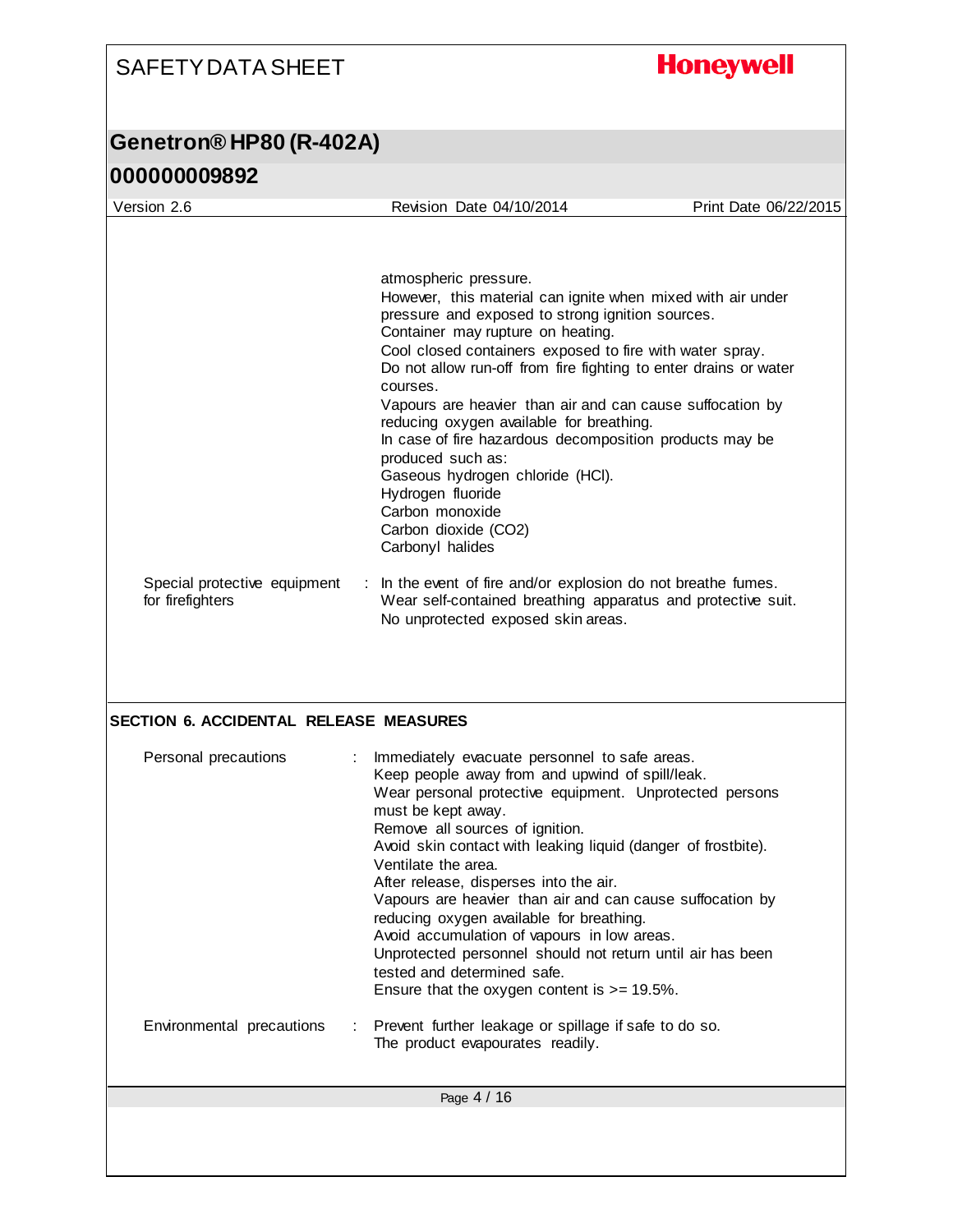| <b>SAFETY DATA SHEET</b>                                  |                                                                                                                                                                                                                                                                                                                                                                                                                                                                                                                                                                                                                                                                                                                               | <b>Honeywell</b>      |
|-----------------------------------------------------------|-------------------------------------------------------------------------------------------------------------------------------------------------------------------------------------------------------------------------------------------------------------------------------------------------------------------------------------------------------------------------------------------------------------------------------------------------------------------------------------------------------------------------------------------------------------------------------------------------------------------------------------------------------------------------------------------------------------------------------|-----------------------|
| Genetron® HP80 (R-402A)                                   |                                                                                                                                                                                                                                                                                                                                                                                                                                                                                                                                                                                                                                                                                                                               |                       |
| 000000009892                                              |                                                                                                                                                                                                                                                                                                                                                                                                                                                                                                                                                                                                                                                                                                                               |                       |
| Version 2.6                                               | Revision Date 04/10/2014                                                                                                                                                                                                                                                                                                                                                                                                                                                                                                                                                                                                                                                                                                      | Print Date 06/22/2015 |
|                                                           |                                                                                                                                                                                                                                                                                                                                                                                                                                                                                                                                                                                                                                                                                                                               |                       |
| Methods for cleaning up : Ventilate the area.             |                                                                                                                                                                                                                                                                                                                                                                                                                                                                                                                                                                                                                                                                                                                               |                       |
| <b>SECTION 7. HANDLING AND STORAGE</b><br><b>Handling</b> |                                                                                                                                                                                                                                                                                                                                                                                                                                                                                                                                                                                                                                                                                                                               |                       |
| Handling                                                  | Handle with care.<br>Avoid inhalation of vapour or mist.<br>Do not get in eyes, on skin, or on clothing.<br>Wear personal protective equipment.<br>Pressurized container. Protect from sunlight and do not expose<br>to temperatures exceeding 50 °C.<br>Follow all standard safety precautions for handling and use of<br>compressed gas cylinders.<br>Use authorized cylinders only.<br>Protect cylinders from physical damage.<br>Do not puncture or drop cylinders, expose them to open flame or<br>excessive heat.<br>Do not pierce or burn, even after use. Do not spray on a naked<br>flame or any incandescent material.<br>Do not remove screw cap until immediately ready for use.<br>Always replace cap after use. |                       |
| Advice on protection against :<br>fire and explosion      | The product is not flammable.<br>Can form a combustible mixture with air at pressures above<br>atmospheric pressure.                                                                                                                                                                                                                                                                                                                                                                                                                                                                                                                                                                                                          |                       |
| <b>Storage</b>                                            |                                                                                                                                                                                                                                                                                                                                                                                                                                                                                                                                                                                                                                                                                                                               |                       |
| Requirements for storage<br>areas and containers          | Pressurized container: protect from sunlight and do not expose<br>to temperatures exceeding 50 °C. Do not pierce or burn, even<br>after use.<br>Keep containers tightly closed in a dry, cool and well-ventilated<br>place.<br>Storage rooms must be properly ventilated.<br>Ensure adequate ventilation, especially in confined areas.<br>Protect cylinders from physical damage.                                                                                                                                                                                                                                                                                                                                            |                       |
| SECTION 8. EXPOSURE CONTROLS/PERSONAL PROTECTION          |                                                                                                                                                                                                                                                                                                                                                                                                                                                                                                                                                                                                                                                                                                                               |                       |
| Protective measures                                       | Do not breathe vapour.                                                                                                                                                                                                                                                                                                                                                                                                                                                                                                                                                                                                                                                                                                        |                       |
|                                                           | Page 5 / 16                                                                                                                                                                                                                                                                                                                                                                                                                                                                                                                                                                                                                                                                                                                   |                       |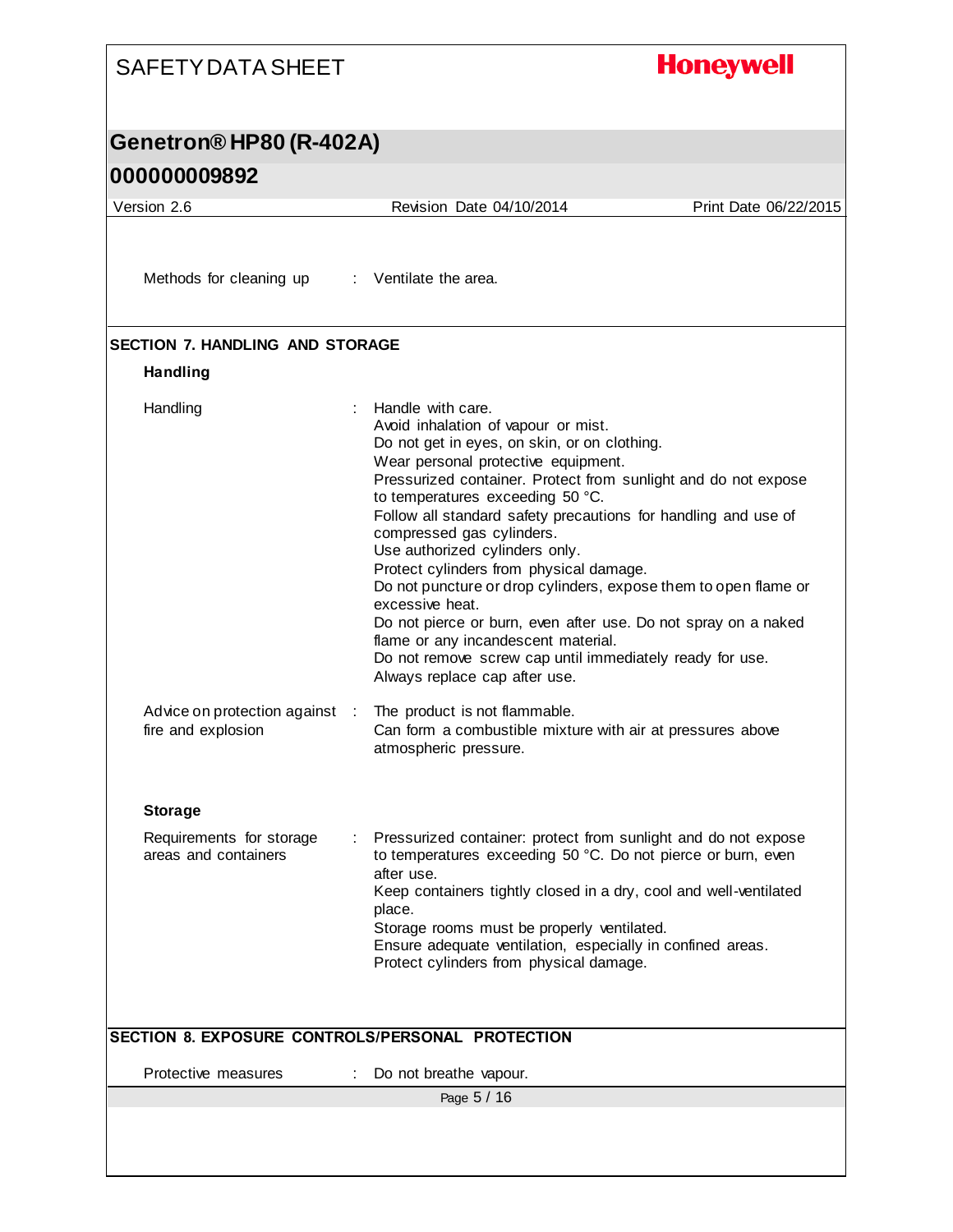## **Honeywell**

| Version 2.6                |         |           |                                                        | Revision Date 04/10/2014                                                                                                                                                                                                                                                                                                   |            | Print Date 06/22/2015                                          |
|----------------------------|---------|-----------|--------------------------------------------------------|----------------------------------------------------------------------------------------------------------------------------------------------------------------------------------------------------------------------------------------------------------------------------------------------------------------------------|------------|----------------------------------------------------------------|
|                            |         |           | the workstation location.                              | Avoid contact with skin, eyes and clothing.                                                                                                                                                                                                                                                                                |            | Ensure that eyewash stations and safety showers are close to   |
| Engineering measures       |         |           | ventilation facilities.                                | Perform filling operations only at stations with exhaust                                                                                                                                                                                                                                                                   |            | General room ventilation is adequate for storage and handling. |
| Eye protection             |         |           | Wear as appropriate:                                   | Safety glasses with side-shields<br>If splashes are likely to occur, wear:<br>Goggles or face shield, giving complete protection to eyes                                                                                                                                                                                   |            |                                                                |
| Hand protection            |         |           | Leather gloves<br>Protective gloves<br>Neoprene gloves | In case of contact through splashing:<br>Polyvinyl alcohol or nitrile- butyl-rubber gloves                                                                                                                                                                                                                                 |            |                                                                |
| Skin and body protection   |         |           | Protective suit                                        | Avoid skin contact with leaking liquid (danger of frostbite).<br>Wear cold insulating gloves/ face shield/ eye protection.                                                                                                                                                                                                 |            |                                                                |
| Respiratory protection     |         |           | equipment.                                             | In case of insufficient ventilation wear suitable respiratory<br>Wear a positive-pressure supplied-air respirator.<br>Vapours are heavier than air and can cause suffocation by<br>reducing oxygen available for breathing.<br>For rescue and maintenance work in storage tanks use<br>self-contained breathing apparatus. |            |                                                                |
| Hygiene measures           | ÷       | practice. |                                                        | Ensure adequate ventilation, especially in confined areas.<br>Avoid contact with skin, eyes and clothing.<br>Remove and wash contaminated clothing before re-use.<br>Keep working clothes separately.                                                                                                                      |            | Handle in accordance with good industrial hygiene and safety   |
| <b>Exposure Guidelines</b> | CAS-No. |           | Value                                                  | Control                                                                                                                                                                                                                                                                                                                    |            | <b>Basis</b>                                                   |
| Components                 |         |           |                                                        | parameters                                                                                                                                                                                                                                                                                                                 | Upda<br>te |                                                                |
|                            |         |           |                                                        |                                                                                                                                                                                                                                                                                                                            |            |                                                                |
|                            |         |           | Page 6 / 16                                            |                                                                                                                                                                                                                                                                                                                            |            |                                                                |
|                            |         |           |                                                        |                                                                                                                                                                                                                                                                                                                            |            |                                                                |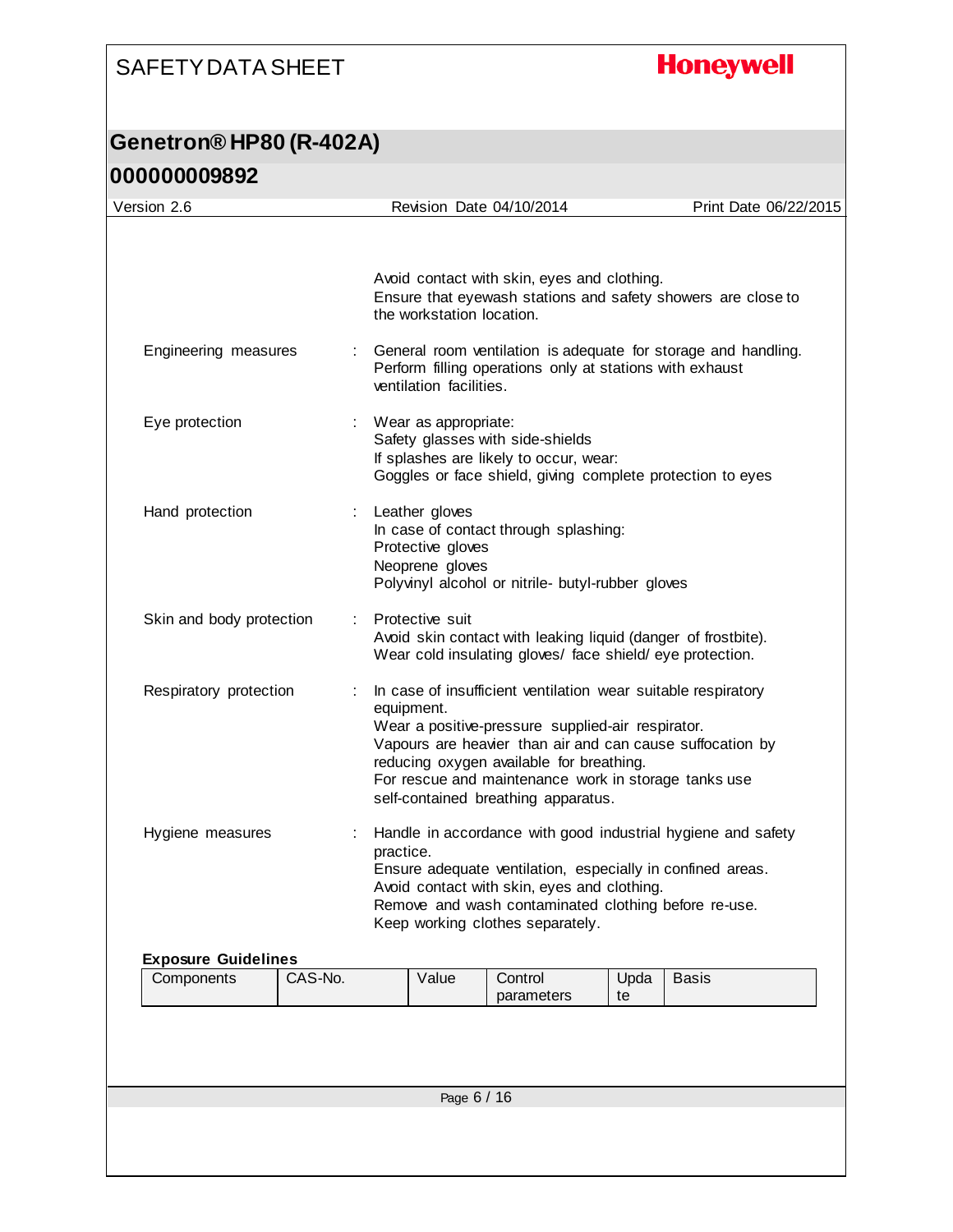# **Honeywell**

## **Genetron® HP80 (R-402A)**

#### **000000009892**

Version 2.6 Revision Date 04/10/2014 Print Date 06/22/2015

| Pentafluoroethan<br>e     | 354-33-6 | TWA:<br>time<br>weighted<br>average                    | 4,900 mg/m3<br>$(1,000$ ppm $)$ | 2007       | <b>WEEL:US. AIHA</b><br>Workplace<br>Environmental<br>Exposure Level<br>(WEEL) Guides |
|---------------------------|----------|--------------------------------------------------------|---------------------------------|------------|---------------------------------------------------------------------------------------|
| Pentafluoroethan<br>е     | 354-33-6 | $TWA$ :<br>time<br>weighted<br>average                 | $(1,000$ ppm)                   |            | Honeywell: Limit<br>established by<br>Honeywell<br>International Inc.                 |
| Chlorodifluoromet<br>hane | 75-45-6  | $TWA$ :<br>time<br>weighted<br>average                 | $(1,000$ ppm)                   | 2008       | ACGIH:US. ACGIH<br>Threshold Limit<br>Values                                          |
| Chlorodifluoromet<br>hane | 75-45-6  | REL:<br>Recomm<br>ended<br>exposure<br>limit<br>(REL): | 3,500 mg/m3<br>$(1,000$ ppm $)$ | 2005       | NIOSH/GUIDE:US.<br>NIOSH: Pocket<br>Guide to Chemical<br>Hazards                      |
| Chlorodifluoromet<br>hane | 75-45-6  | STEL:<br>Short<br>term<br>exposure<br>limit            | 4,375 mg/m3<br>$(1,250$ ppm)    | 2005       | NIOSH/GUIDE:US.<br>NIOSH: Pocket<br>Guide to Chemical<br>Hazards                      |
| Chlorodifluoromet<br>hane | 75-45-6  | TWA:<br>time<br>weighted<br>average                    | 3,500 mg/m3<br>$(1,000$ ppm)    | 1989       | Z1A:US. OSHA<br>Table Z-1-A (29<br>CFR 1910.1000)                                     |
| Propane                   | 74-98-6  | $TWA$ :<br>time<br>weighted<br>average                 | $(1,000$ ppm $)$                | 01<br>2010 | ACGIH:US. ACGIH<br>Threshold Limit<br>Values                                          |
|                           |          |                                                        |                                 |            |                                                                                       |
|                           |          | Page 7 / 16                                            |                                 |            |                                                                                       |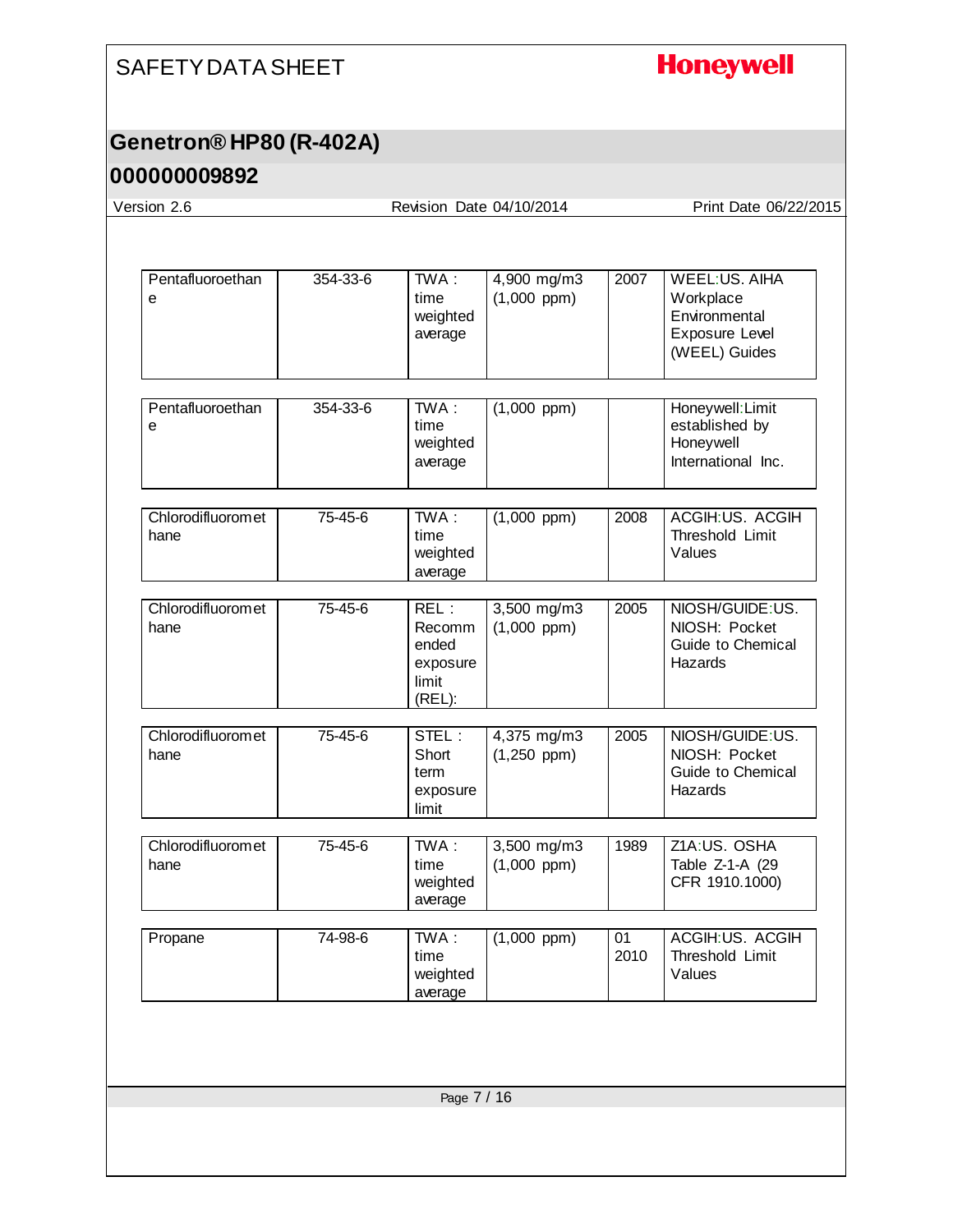## **Honeywell**

## **Genetron® HP80 (R-402A)**

## **000000009892**

| Version 2.6                                        |                  |                                                        | Revision Date 04/10/2014          |            | Print Date 06/22/2015                                                                    |
|----------------------------------------------------|------------------|--------------------------------------------------------|-----------------------------------|------------|------------------------------------------------------------------------------------------|
|                                                    |                  |                                                        |                                   |            |                                                                                          |
| Propane                                            | 74-98-6          | REL:<br>Recomm<br>ended<br>exposure<br>limit<br>(REL): | 1,800 mg/m3<br>$(1,000$ ppm)      | 2005       | NIOSH/GUIDE:US.<br>NIOSH: Pocket<br>Guide to Chemical<br>Hazards                         |
| Propane                                            | 74-98-6          | PEL:<br>Permissi<br>ble<br>exposure<br>limit           | $1,800$ mg/m3<br>$(1,000$ ppm)    | 02<br>2006 | OSHA_TRANS:US.<br>OSHA Table Z-1<br>Limits for Air<br>Contaminants (29<br>CFR 1910.1000) |
| Propane                                            | 74-98-6          | TWA:<br>time<br>weighted<br>average                    | $1,800$ mg/m3<br>$(1,000$ ppm $)$ | 1989       | Z1A:US. OSHA<br>Table Z-1-A (29<br>CFR 1910.1000)                                        |
| <b>SECTION 9. PHYSICAL AND CHEMICAL PROPERTIES</b> |                  |                                                        |                                   |            |                                                                                          |
| Physical state                                     |                  | : Liquefied gas                                        |                                   |            |                                                                                          |
| Color                                              |                  | colourless                                             |                                   |            |                                                                                          |
| Odor                                               | : weak           |                                                        |                                   |            |                                                                                          |
| pH                                                 |                  | : Note: neutral                                        |                                   |            |                                                                                          |
| Melting point/freezing point                       |                  | : Note: no data available                              |                                   |            |                                                                                          |
| Boiling point/boiling range                        | : 49.2 °C        |                                                        |                                   |            |                                                                                          |
| Flash point                                        |                  | : Note: not applicable                                 |                                   |            |                                                                                          |
| Evaporation rate                                   | $\therefore$ > 1 |                                                        | Method: Compared to CCI4.         |            |                                                                                          |
|                                                    |                  | Page 8 / 16                                            |                                   |            |                                                                                          |
|                                                    |                  |                                                        |                                   |            |                                                                                          |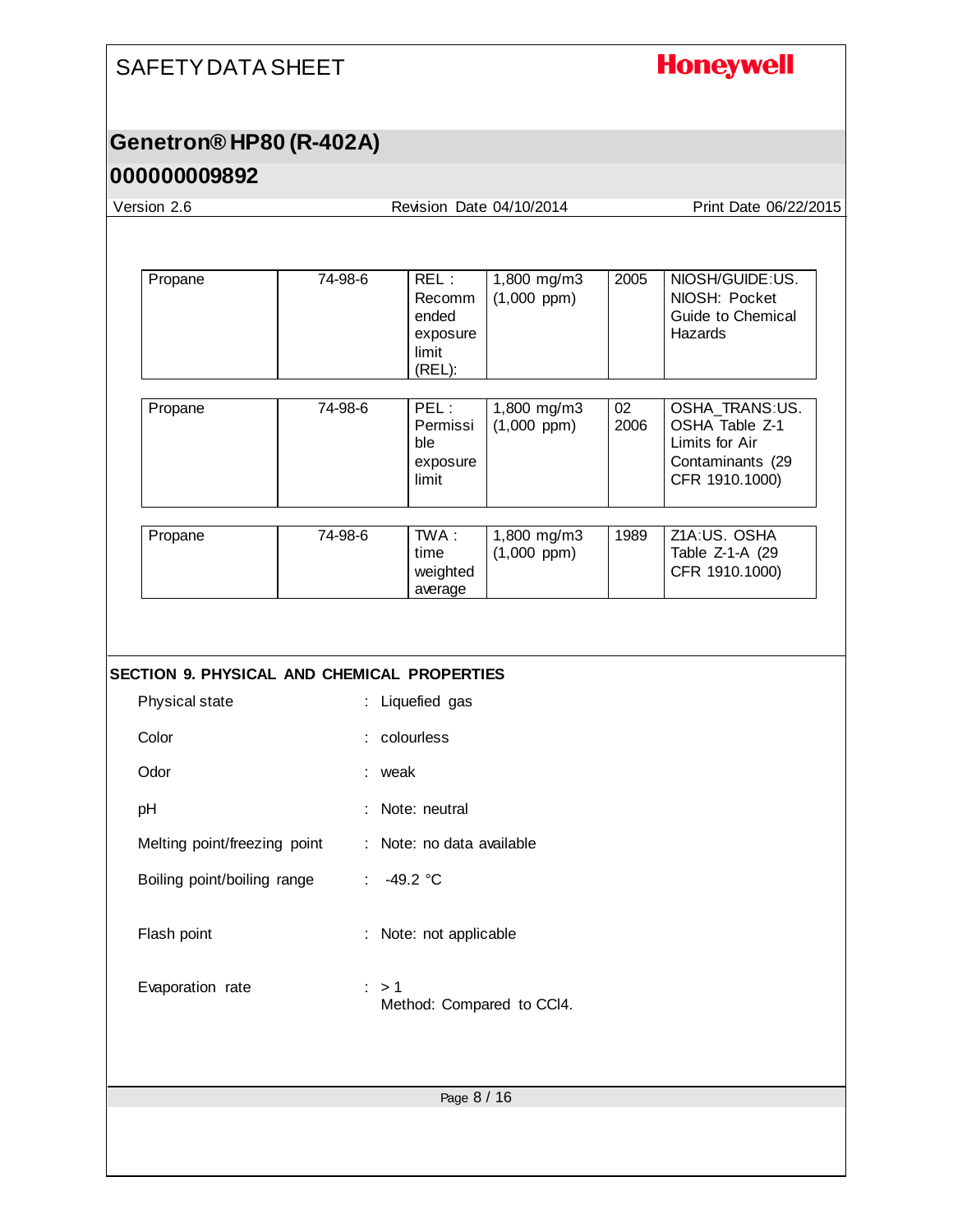## **Honeywell**

| Version 2.6                                 | Revision Date 04/10/2014                                                | Print Date 06/22/2015 |
|---------------------------------------------|-------------------------------------------------------------------------|-----------------------|
|                                             |                                                                         |                       |
|                                             |                                                                         |                       |
| Lower explosion limit                       | : Note: None                                                            |                       |
| Upper explosion limit                       | : Note: None                                                            |                       |
| Vapor pressure                              | 11,928 hPa<br>at 21.1 °C(70.0 °F)<br>26,883 hPa<br>at 54.4 °C(129.9 °F) |                       |
| Vapor density                               | : $3.5$ Note: (Air = 1.0)                                               |                       |
| Density                                     | 1.14 g/cm3 at 21.1 $^{\circ}$ C<br>÷.                                   |                       |
| Water solubility                            | : Note: no data available                                               |                       |
| Solubility in other solvents                | : Note: no data available                                               |                       |
| Partition coefficient:<br>n-octanol/water   | : log Pow: 1.48<br>Test substance: Ethane, pentafluoro- (HFC-125)       |                       |
|                                             | log Pow: 1.08 - 1.13<br>Test substance: Chlorodifluoromethane (HCFC-22) |                       |
| Ignition temperature                        | : Note: not determined                                                  |                       |
| Decomposition temperature                   | : $> 250 °C$                                                            |                       |
| Global warming potential                    | : 2,040                                                                 |                       |
| (GWP)<br>Ozone depletion potential<br>(ODP) | : 0.02                                                                  |                       |
| <b>SECTION 10. STABILITY AND REACTIVITY</b> |                                                                         |                       |
|                                             |                                                                         |                       |
|                                             | Page 9 / 16                                                             |                       |
|                                             |                                                                         |                       |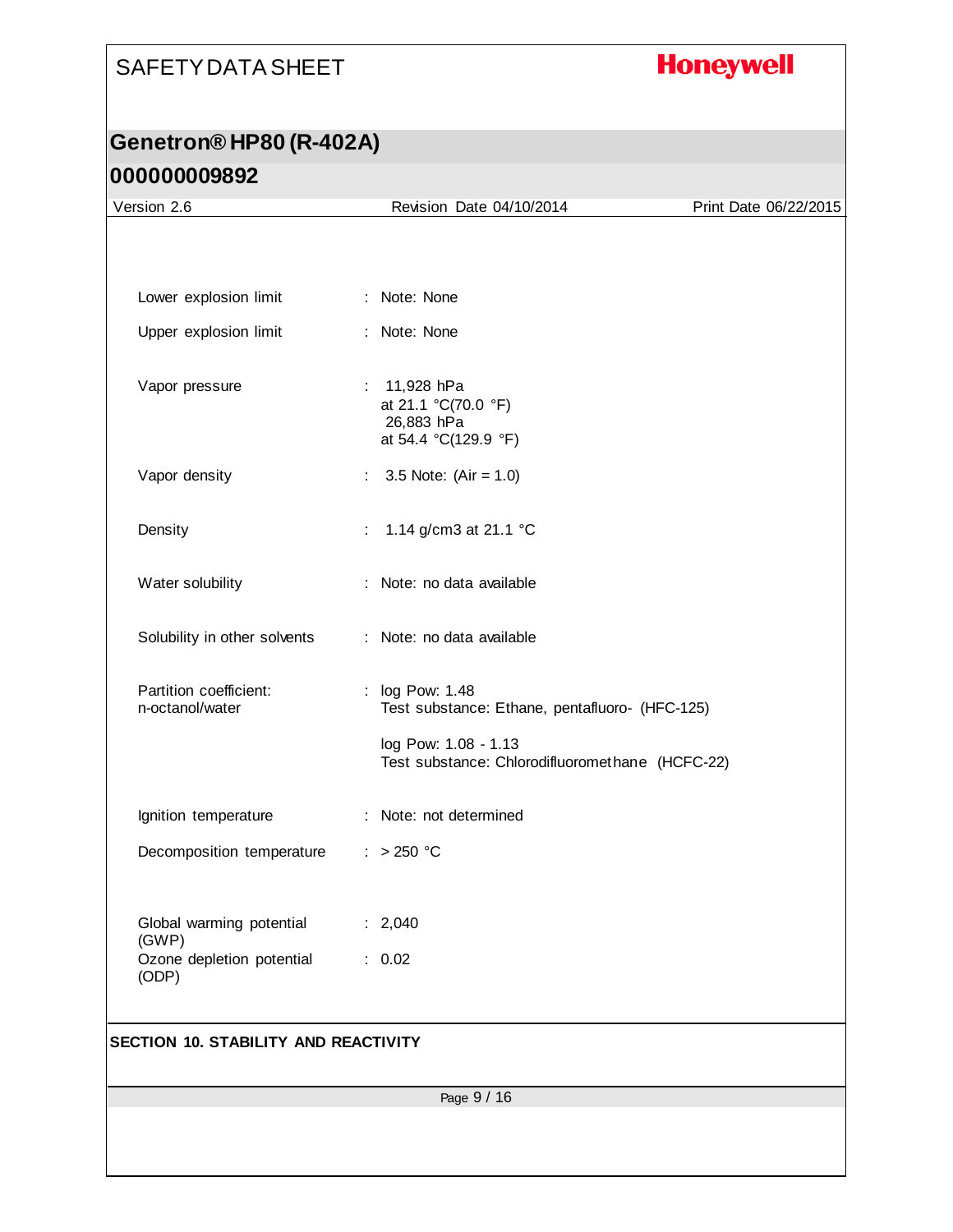**Honeywell** 

| Version 2.6                                    | Revision Date 04/10/2014                                                                                                                                                                                                                                                                                                                                                      | Print Date 06/22/2015 |
|------------------------------------------------|-------------------------------------------------------------------------------------------------------------------------------------------------------------------------------------------------------------------------------------------------------------------------------------------------------------------------------------------------------------------------------|-----------------------|
|                                                |                                                                                                                                                                                                                                                                                                                                                                               |                       |
| Conditions to avoid                            | : Pressurized container. Protect from sunlight and do not expose<br>to temperatures exceeding 50 °C.<br>Decomposes under high temperature.<br>Some risk may be expected of corrosive and toxic<br>decomposition products.<br>Can form a combustible mixture with air at pressures above<br>atmospheric pressure.<br>Do not mix with oxygen or air above atmospheric pressure. |                       |
| Incompatible materials to<br>avoid             | : Finely divided aluminium<br>Potassium<br>Calcium<br>Powdered metals<br>Aluminium<br>Magnesium<br>Zinc                                                                                                                                                                                                                                                                       |                       |
| Hazardous decomposition<br>products            | : In case of fire hazardous decomposition products may be<br>produced such as:<br>Gaseous hydrogen chloride (HCI).<br>Hydrogen fluoride<br>Carbonyl halides<br>Carbon monoxide<br>Carbon dioxide (CO2)                                                                                                                                                                        |                       |
| <b>SECTION 11. TOXICOLOGICAL INFORMATION</b>   |                                                                                                                                                                                                                                                                                                                                                                               |                       |
| Acute inhalation toxicity<br>Pentafluoroethane | $:$ > 769000 ppm<br>Exposure time: 4 h<br>Species: rat                                                                                                                                                                                                                                                                                                                        |                       |
| Chlorodifluoromethane                          | $LC50: > 300000$ ppm<br>Exposure time: 4 h<br>Species: rat                                                                                                                                                                                                                                                                                                                    |                       |
| Propane                                        | : LC50: > 800000 ppm<br>Exposure time: 15 min<br>Species: rat                                                                                                                                                                                                                                                                                                                 |                       |
| Sensitisation                                  |                                                                                                                                                                                                                                                                                                                                                                               |                       |
|                                                | Page 10 / 16                                                                                                                                                                                                                                                                                                                                                                  |                       |
|                                                |                                                                                                                                                                                                                                                                                                                                                                               |                       |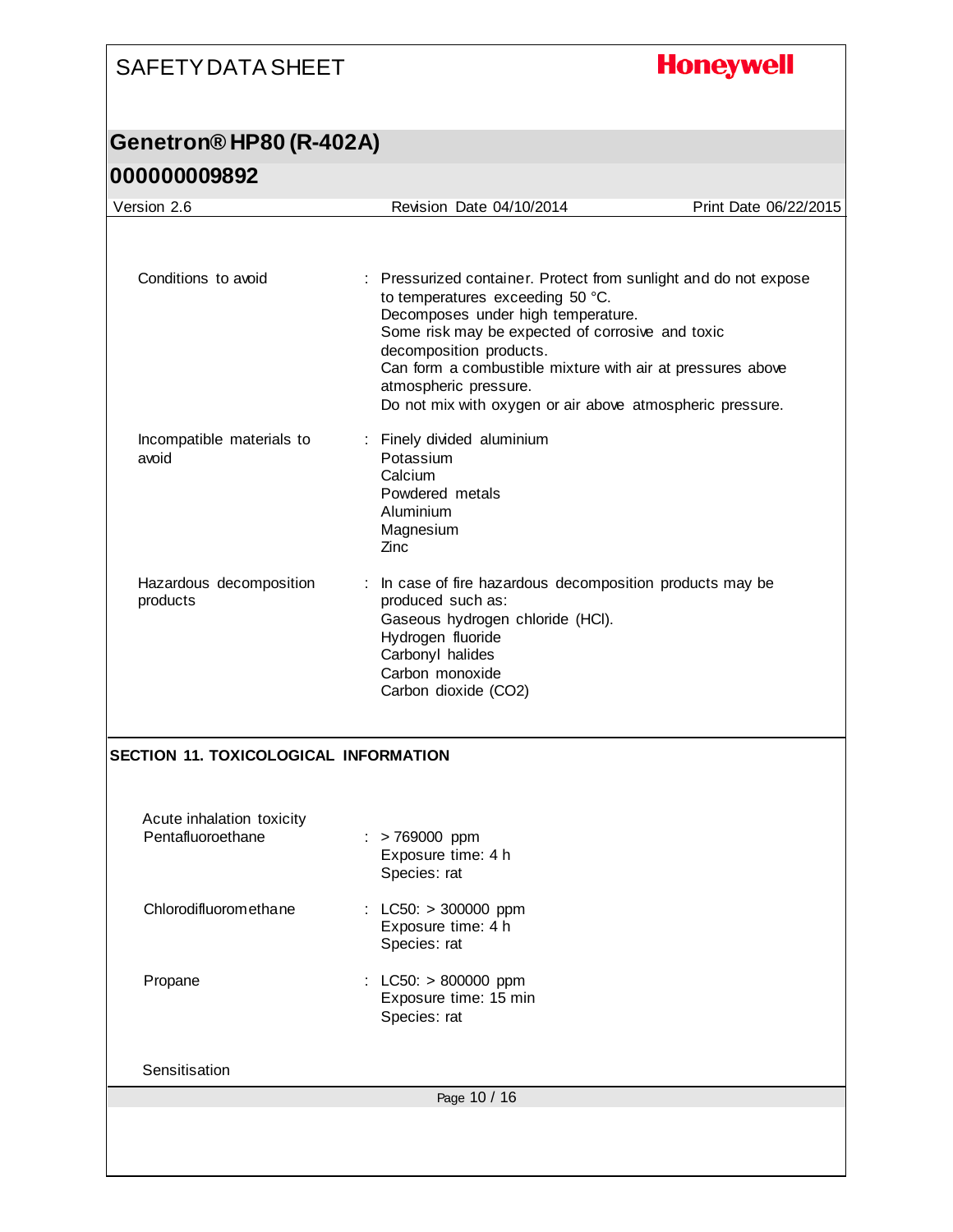## **Honeywell**

| Version 2.6                                 | Revision Date 04/10/2014                                                                                                                                                                                             | Print Date 06/22/2015 |
|---------------------------------------------|----------------------------------------------------------------------------------------------------------------------------------------------------------------------------------------------------------------------|-----------------------|
|                                             |                                                                                                                                                                                                                      |                       |
| Pentafluoroethane                           | : Cardiac sensitization<br>Species: dogs<br>Note: No-observed-effect level<br>75 000 ppm<br>Lowest observable effect level<br>100 000 ppm                                                                            |                       |
| Chlorodifluoromethane                       | : Cardiac sensitization<br>Species: dogs<br>Note: Chlorodifluoromethane (HCFC-22): Cardiac sensitisation<br>threshold (dog): 50000 ppm.                                                                              |                       |
| Repeated dose toxicity<br>Pentafluoroethane | : Species: rat<br>Application Route: Inhalation<br>Exposure time: (4 Weeks)<br>NOEL: 50000 ppm<br>Subchronic toxicity                                                                                                |                       |
| Chlorodifluoromethane                       | : Species: rat<br>Application Route: Inhalation<br>Exposure time: Lifetime Exposure ()<br>NOEL: 10000 ppm<br>Lifetime exposure of male rats was associated with a small<br>increase in salivary gland fibrosarcomas. |                       |
| Pentafluoroethane                           | Test Method: Ames test<br>Result: negative                                                                                                                                                                           |                       |
|                                             | Cell type: Human lymphocytes<br>Result: negative                                                                                                                                                                     |                       |
|                                             | Cell type: Chinese Hamster Ovary Cells<br>Result: negative                                                                                                                                                           |                       |
| Teratogenicity                              |                                                                                                                                                                                                                      |                       |
| Pentafluoroethane                           | : Species: rabbit<br>Application Route: Inhalation exposure<br>NOAEL, Teratog:<br>50,000 ppm<br>NOAEL, Maternal:<br>50,000 ppm<br>Note: Did not show teratogenic effects in animal experiments.                      |                       |
|                                             | Page 11 / 16                                                                                                                                                                                                         |                       |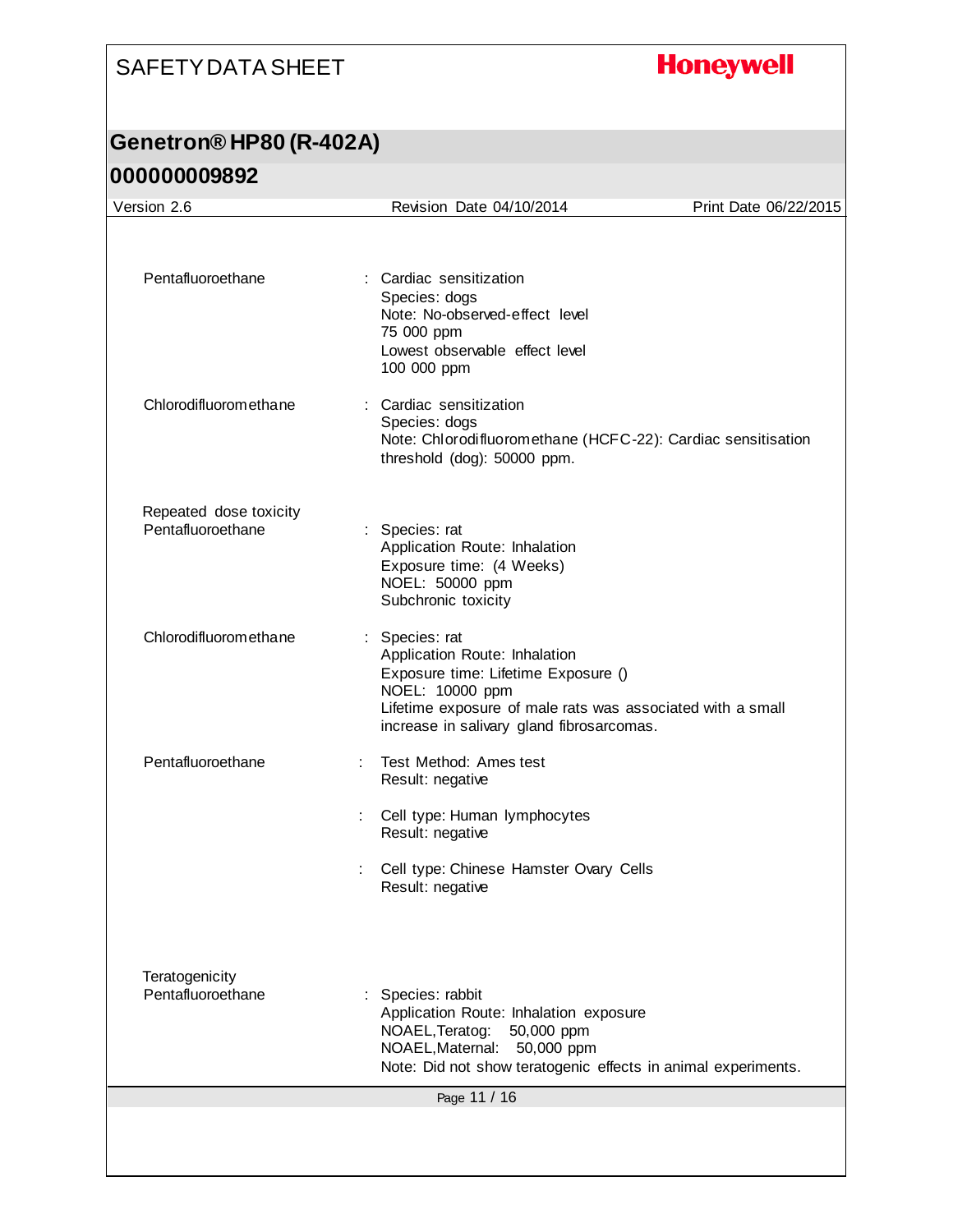## **Honeywell**

| <b>JUUUUUUJUJL</b>                                                           |                                                                                                                                                                                                                                                                                                                                |                       |
|------------------------------------------------------------------------------|--------------------------------------------------------------------------------------------------------------------------------------------------------------------------------------------------------------------------------------------------------------------------------------------------------------------------------|-----------------------|
| Version 2.6                                                                  | Revision Date 04/10/2014                                                                                                                                                                                                                                                                                                       | Print Date 06/22/2015 |
|                                                                              |                                                                                                                                                                                                                                                                                                                                |                       |
|                                                                              | Species: rat<br>Application Route: Inhalation exposure<br>NOAEL, Teratog:<br>50,000 ppm<br>NOAEL, Maternal: 50,000 ppm<br>Note: Did not show teratogenic effects in animal experiments.                                                                                                                                        |                       |
| Further information                                                          | Note: Acute Health Hazard Vapours are heavier than air and<br>can cause suffocation by reducing oxygen available for<br>breathing. Irritating to eyes and skin. Rapid evapouration of the<br>liquid may cause frostbite. May cause cardiac arrhythmia.                                                                         |                       |
| <b>SECTION 12. ECOLOGICAL INFORMATION</b>                                    |                                                                                                                                                                                                                                                                                                                                |                       |
| Toxicity to fish<br>Chlorodifluoromethane                                    | : static test<br>LC50: 777 mg/l<br>Exposure time: 96 h<br>Species: Danio rerio (zebra fish)                                                                                                                                                                                                                                    |                       |
| Toxicity to daphnia and other aquatic invertebrates<br>Chlorodifluoromethane | static test<br>EC50: 433 mg/l<br>Exposure time: 48 h<br>Species: Daphnia magna (Water flea)                                                                                                                                                                                                                                    |                       |
| Biodegradability<br>Pentafluoroethane                                        | Result: Not readily biodegradable.<br>Value: 5 %<br>Method: OECD 301 D                                                                                                                                                                                                                                                         |                       |
| <b>Further information on ecology</b>                                        |                                                                                                                                                                                                                                                                                                                                |                       |
| Additional ecological<br>information                                         | This product contains greenhouse gases which may contribute<br>to global warming. Do NOT vent to the atmosphere. To comply<br>with provisions of the U.S. Clean Air Act, any residual must be<br>recovered.<br>This product is subject to U.S. Environmental Protection<br>Agency Clean Air Act Regulations at 40 CFR Part 82. |                       |
|                                                                              | Page 12 / 16                                                                                                                                                                                                                                                                                                                   |                       |
|                                                                              |                                                                                                                                                                                                                                                                                                                                |                       |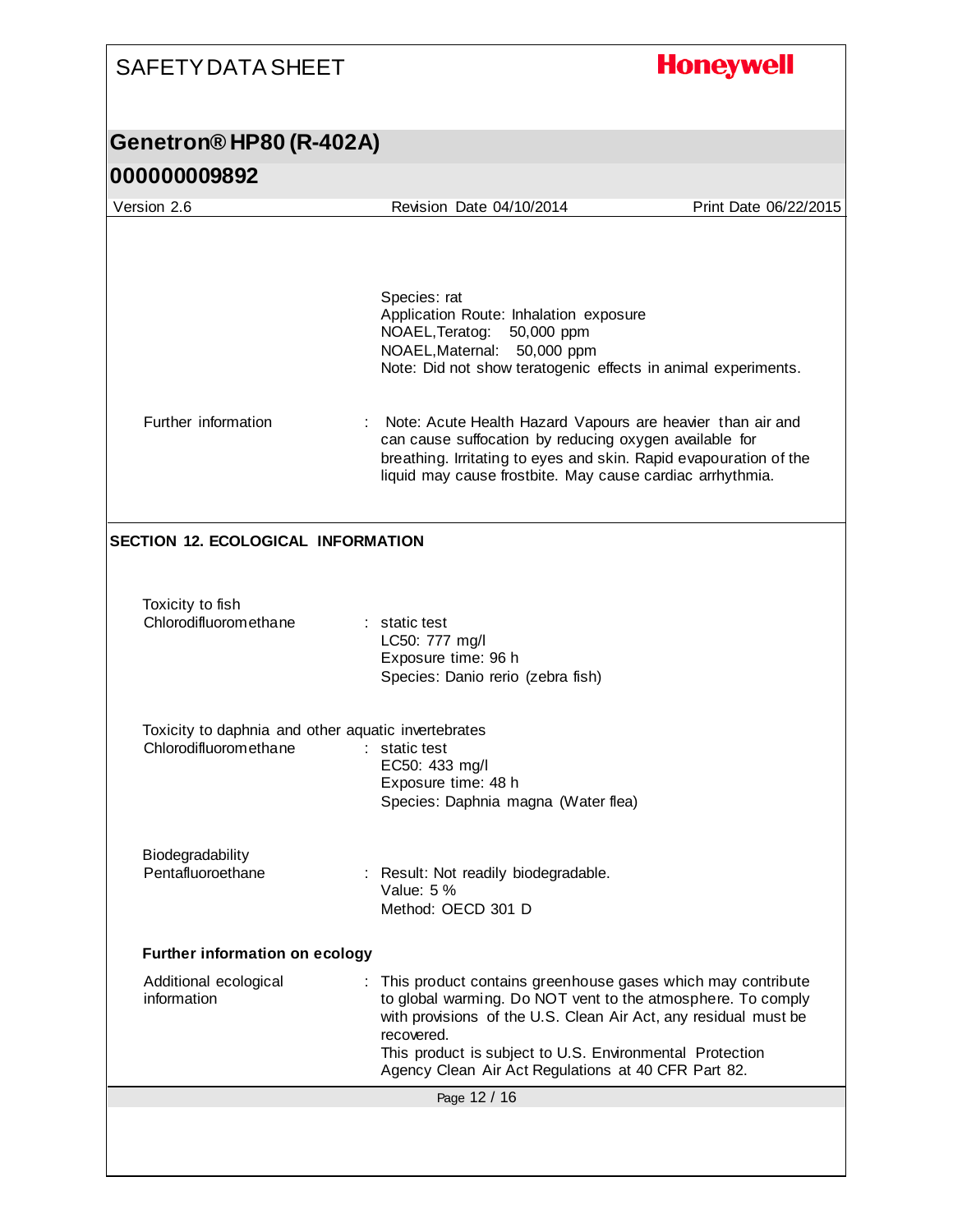| Genetron® HP80 (R-402A)<br>000000009892<br>Version 2.6<br>Revision Date 04/10/2014<br>this product:<br>Warning: Contains Chlorodifluoromethane (HCFC-22),<br>destroying ozone in the upper atmosphere.<br>Refer to sections 610 and 612 for list of acceptable and<br>unacceptable uses for this product.<br><b>SECTION 13. DISPOSAL CONSIDERATIONS</b><br>Disposal methods<br>: Observe all Federal, State, and Local Environmental<br>regulations.<br>Note<br>regarding refrigerant recycling.<br><b>SECTION 14. TRANSPORT INFORMATION</b><br><b>DOT</b><br>UN/ID No.<br>$:$ UN 3163<br>: LIQUEFIED GAS, N.O.S.<br>Proper shipping name<br>(Pentafluoroethane, Chlorodifluoromethane,<br>Propane)<br>Class<br>2.2<br>Packing group<br>2.2<br><b>Hazard Labels</b><br><b>IATA</b><br>UN/ID No.<br><b>UN 3163</b><br>LIQUEFIED GAS, N.O.S.<br>Description of the goods<br>(Pentafluoroethane, Chlorodifluoromethane,<br>Propane)<br>Class<br>2.2<br>2.2<br><b>Hazard Labels</b><br>200<br>Packing instruction (cargo<br>aircraft)<br>Packing instruction<br>: 200<br>(passenger aircraft)<br><b>IMDG</b><br>UN/ID No.<br><b>UN 3163</b> | <b>SAFETY DATA SHEET</b> | <b>Honeywell</b>                                                                                                              |
|-----------------------------------------------------------------------------------------------------------------------------------------------------------------------------------------------------------------------------------------------------------------------------------------------------------------------------------------------------------------------------------------------------------------------------------------------------------------------------------------------------------------------------------------------------------------------------------------------------------------------------------------------------------------------------------------------------------------------------------------------------------------------------------------------------------------------------------------------------------------------------------------------------------------------------------------------------------------------------------------------------------------------------------------------------------------------------------------------------------------------------------------|--------------------------|-------------------------------------------------------------------------------------------------------------------------------|
|                                                                                                                                                                                                                                                                                                                                                                                                                                                                                                                                                                                                                                                                                                                                                                                                                                                                                                                                                                                                                                                                                                                                         |                          |                                                                                                                               |
|                                                                                                                                                                                                                                                                                                                                                                                                                                                                                                                                                                                                                                                                                                                                                                                                                                                                                                                                                                                                                                                                                                                                         |                          |                                                                                                                               |
|                                                                                                                                                                                                                                                                                                                                                                                                                                                                                                                                                                                                                                                                                                                                                                                                                                                                                                                                                                                                                                                                                                                                         |                          | Print Date 06/22/2015                                                                                                         |
|                                                                                                                                                                                                                                                                                                                                                                                                                                                                                                                                                                                                                                                                                                                                                                                                                                                                                                                                                                                                                                                                                                                                         |                          | Section 611 requires the following label text on all shipments of<br>a substance which harms public health and environment by |
|                                                                                                                                                                                                                                                                                                                                                                                                                                                                                                                                                                                                                                                                                                                                                                                                                                                                                                                                                                                                                                                                                                                                         |                          |                                                                                                                               |
|                                                                                                                                                                                                                                                                                                                                                                                                                                                                                                                                                                                                                                                                                                                                                                                                                                                                                                                                                                                                                                                                                                                                         |                          | This product is subject to U.S. Environmental Protection Agency<br>Clean Air Act Regulations Section 608 in 40 CFR Part 82    |
|                                                                                                                                                                                                                                                                                                                                                                                                                                                                                                                                                                                                                                                                                                                                                                                                                                                                                                                                                                                                                                                                                                                                         |                          |                                                                                                                               |
|                                                                                                                                                                                                                                                                                                                                                                                                                                                                                                                                                                                                                                                                                                                                                                                                                                                                                                                                                                                                                                                                                                                                         |                          |                                                                                                                               |
|                                                                                                                                                                                                                                                                                                                                                                                                                                                                                                                                                                                                                                                                                                                                                                                                                                                                                                                                                                                                                                                                                                                                         |                          |                                                                                                                               |
|                                                                                                                                                                                                                                                                                                                                                                                                                                                                                                                                                                                                                                                                                                                                                                                                                                                                                                                                                                                                                                                                                                                                         |                          |                                                                                                                               |
| Description of the goods<br>LIQUEFIED GAS, N.O.S.                                                                                                                                                                                                                                                                                                                                                                                                                                                                                                                                                                                                                                                                                                                                                                                                                                                                                                                                                                                                                                                                                       |                          |                                                                                                                               |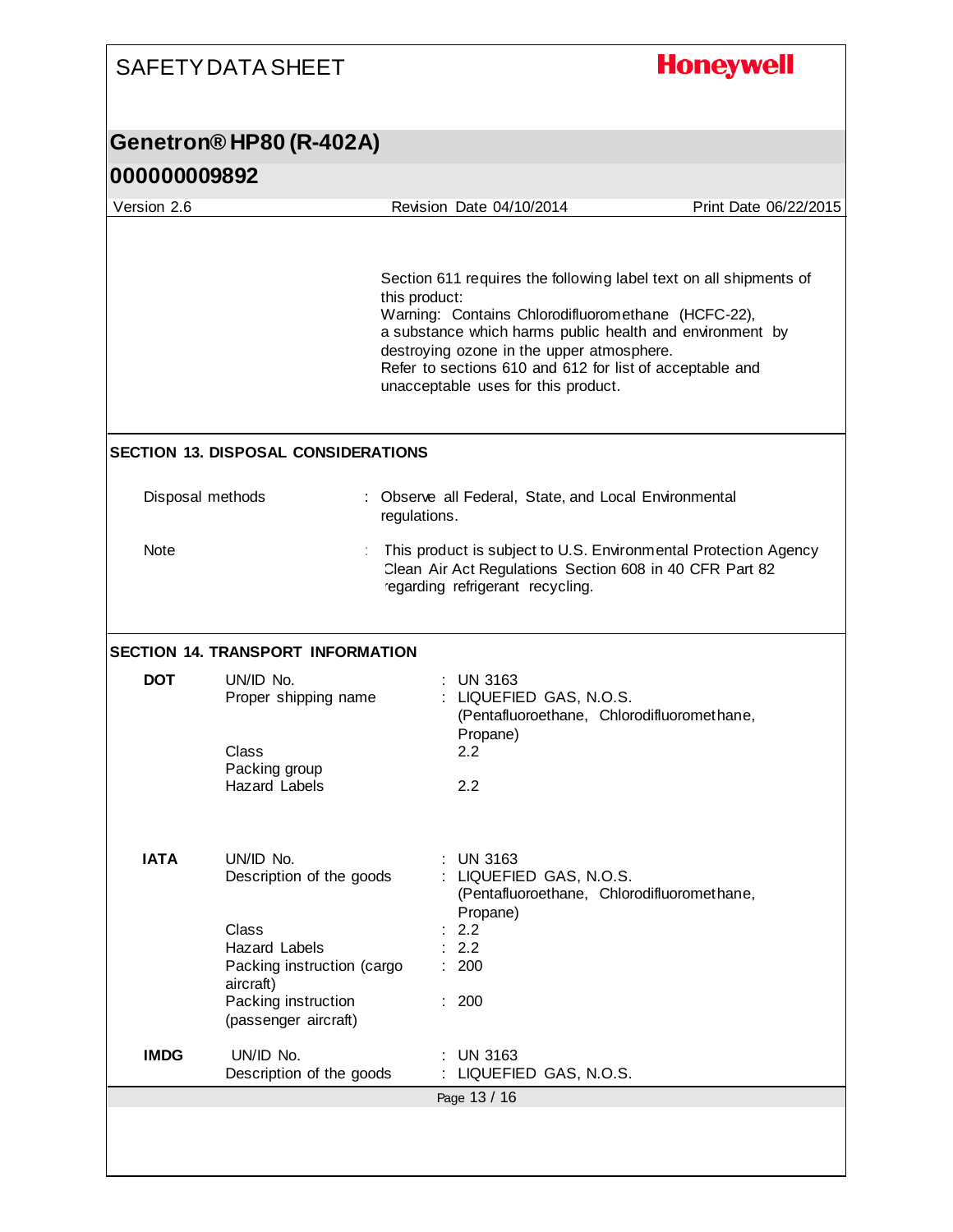#### **Honeywell** SAFETY DATA SHEET **Genetron® HP80 (R-402A) 000000009892** Version 2.6 Revision Date 04/10/2014 Print Date 06/22/2015 (PENTAFLUOROETHANE, CHLORODIFLUOROMETHANE, PROPANE) Class : 2.2 Hazard Labels : 2.2 EmS Number : F-C, S-V Marine pollutant : no **SECTION 15. REGULATORY INFORMATION Inventories** US. Toxic Substances : On TSCA Inventory Control Act Australia. Industrial : On the inventory, or in compliance with the inventory Chemical (Notification and Assessment) Act Canada. Canadian : All components of this product are on the Canadian DSL. Environmental Protection Act (CEPA). Domestic Substances List (DSL) Japan. Kashin-Hou Law List : On the inventory, or in compliance with the inventory Korea. Toxic Chemical : On the inventory, or in compliance with the inventory Control Law (TCCL) List Philippines. The Toxic : On the inventory, or in compliance with the inventory Substances and Hazardous and Nuclear Waste Control Act China. Inventory of Existing : On the inventory, or in compliance with the inventory Chemical Substances NZIOC - New Zealand : On the inventory, or in compliance with the inventory **National regulatory information SARA 302 Components** : SARA 302: No chemicals in this material are subject to the reporting requirements of SARA Title III, Section 302.Page 14 / 16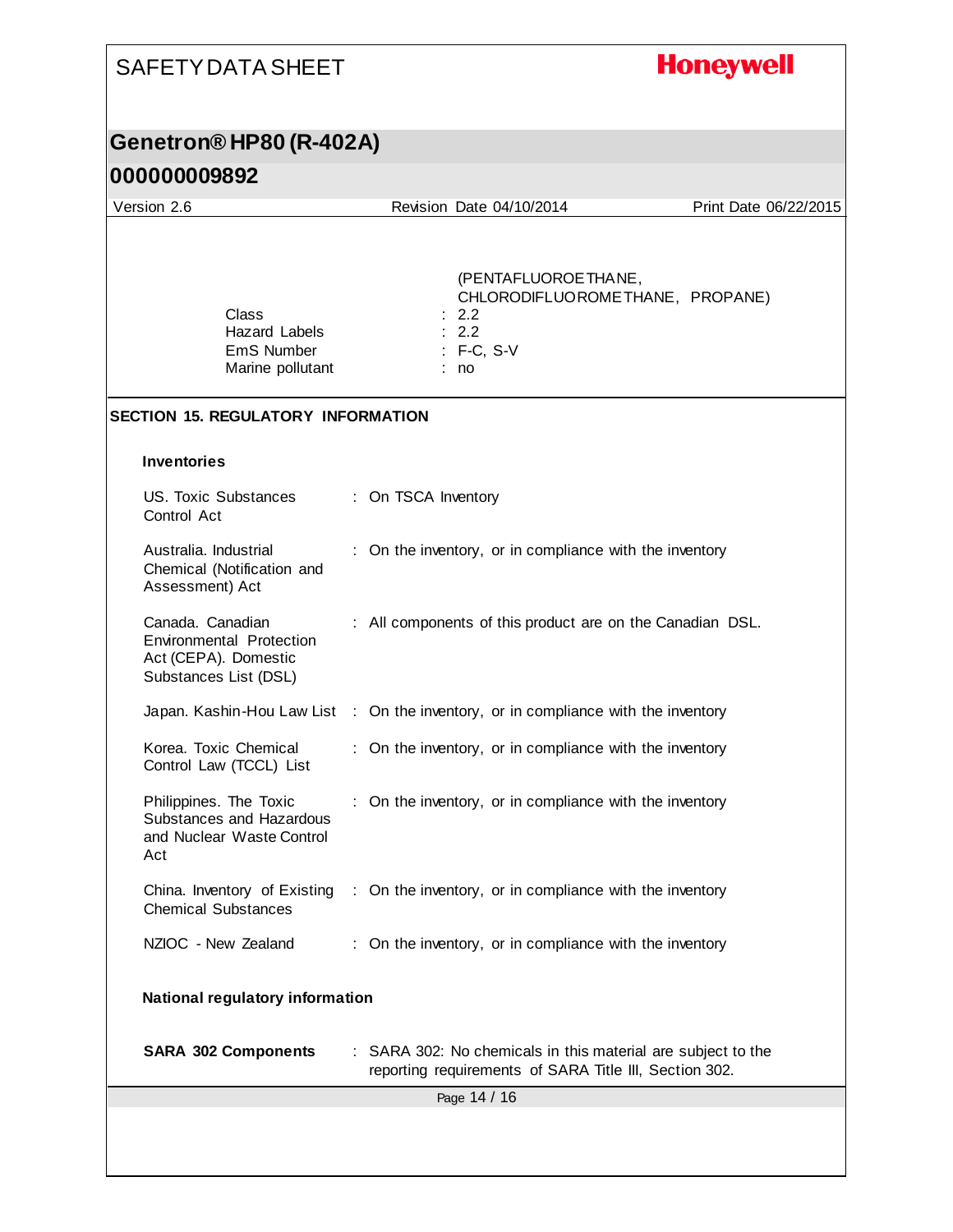## **Honeywell**

| UUUUUUUJUJL                               |                                                                                                                                                                             |                                |  |
|-------------------------------------------|-----------------------------------------------------------------------------------------------------------------------------------------------------------------------------|--------------------------------|--|
| Version 2.6                               | Revision Date 04/10/2014                                                                                                                                                    | Print Date 06/22/2015          |  |
| <b>SARA 313 Components</b>                | : The following components are subject to reporting levels<br>established by SARA Title III, Section 313:<br>: Chlorodifluoromethane                                        | $75 - 45 - 6$                  |  |
| SARA 311/312 Hazards                      | : Acute Health Hazard<br>Sudden Release of Pressure Hazard                                                                                                                  |                                |  |
| California Prop. 65                       | This product does not contain any chemicals known to State of<br>California to cause cancer, birth defects, or any other<br>reproductive harm.                              |                                |  |
| <b>Massachusetts RTK</b>                  | : Chlorodifluoromethane<br>: Propane                                                                                                                                        | $75 - 45 - 6$<br>74-98-6       |  |
| New Jersey RTK                            | Chlorodifluoromethane<br>: Pentafluoroethane<br>Propane                                                                                                                     | 75-45-6<br>354-33-6<br>74-98-6 |  |
| Pennsylvania RTK                          | : Chlorodifluoromethane<br>: Pentafluoroethane<br>: Propane                                                                                                                 | 75-45-6<br>354-33-6<br>74-98-6 |  |
| <b>WHMIS Classification</b>               | : A: Compressed Gas<br>This product has been classified according to the hazard criteria<br>of the CPR and the MSDS contains all of the information required<br>by the CPR. |                                |  |
| Global warming potential : 2,040          |                                                                                                                                                                             |                                |  |
| Ozone depletion potential : 0.02<br>(ODP) |                                                                                                                                                                             |                                |  |
| <b>SECTION 16. OTHER INFORMATION</b>      |                                                                                                                                                                             |                                |  |
| Page 15 / 16                              |                                                                                                                                                                             |                                |  |
|                                           |                                                                                                                                                                             |                                |  |